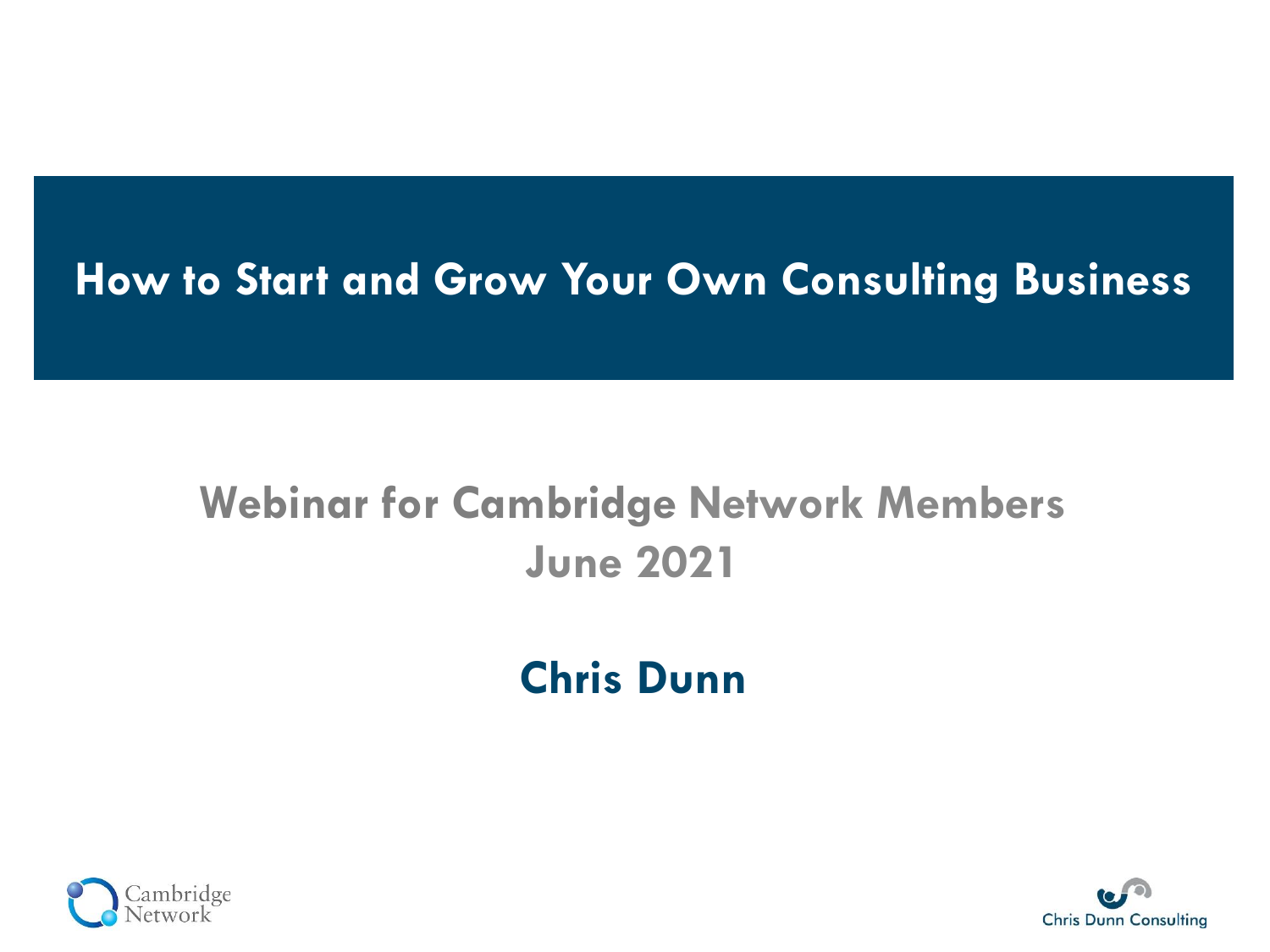- You're **curious to know what consulting is all about**  (it's not what you might think)
- You **aspire to be an independent consultant** (and are wondering how to get started)
- You're **already an established consultant** (and would like to become more successful)



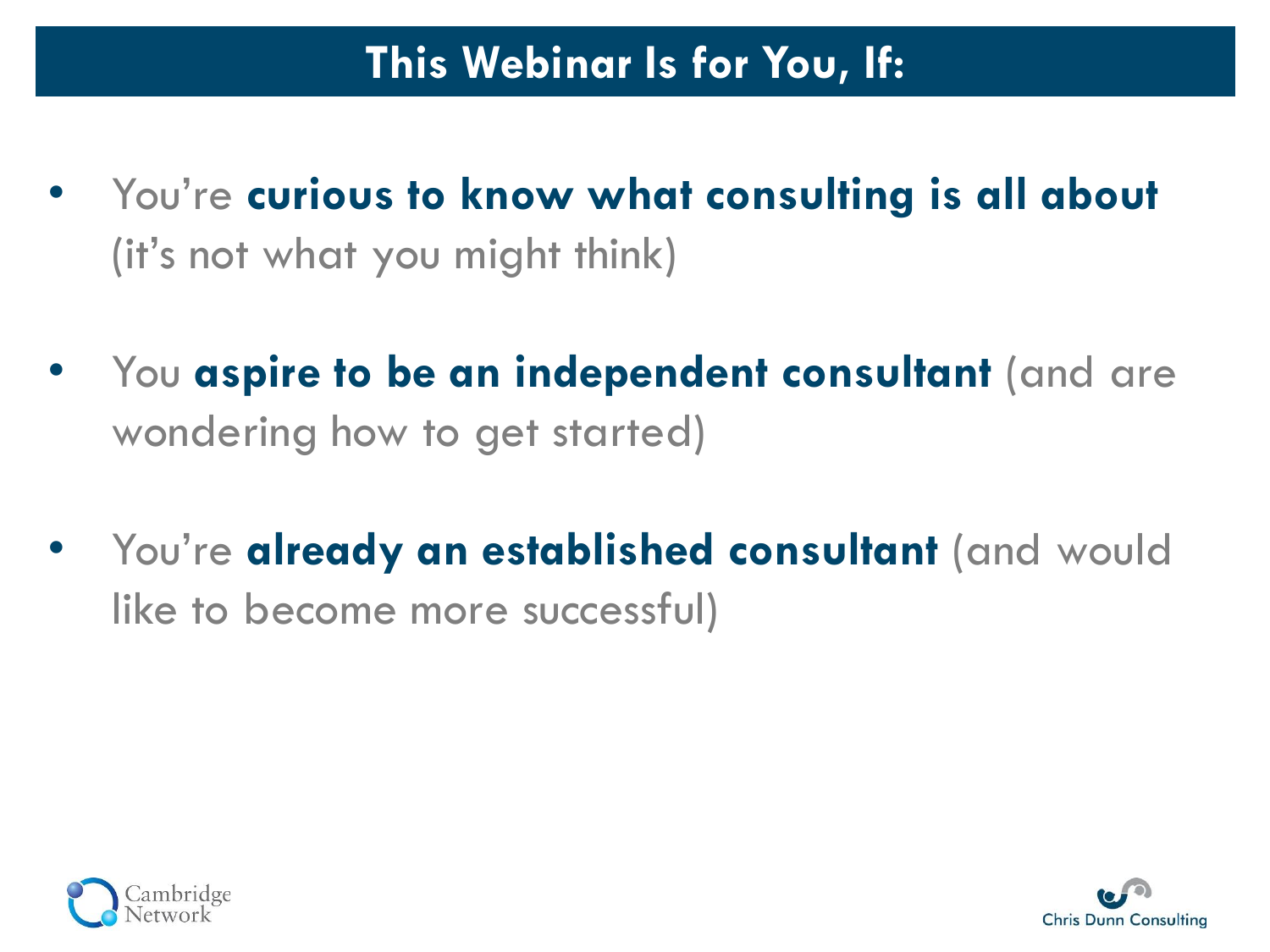- There are over **60,000\* business consultants** in the UK
- Independent business consultants have a combined turnover of ca. **£2 billion\***
- **20%\*** of all management consulting work goes to independent business consultants
- **Start-up costs are low and profit margins are high**

# **And yet…80% of independent business consultancies fail within 2 years – But it doesn't have to be this way!**



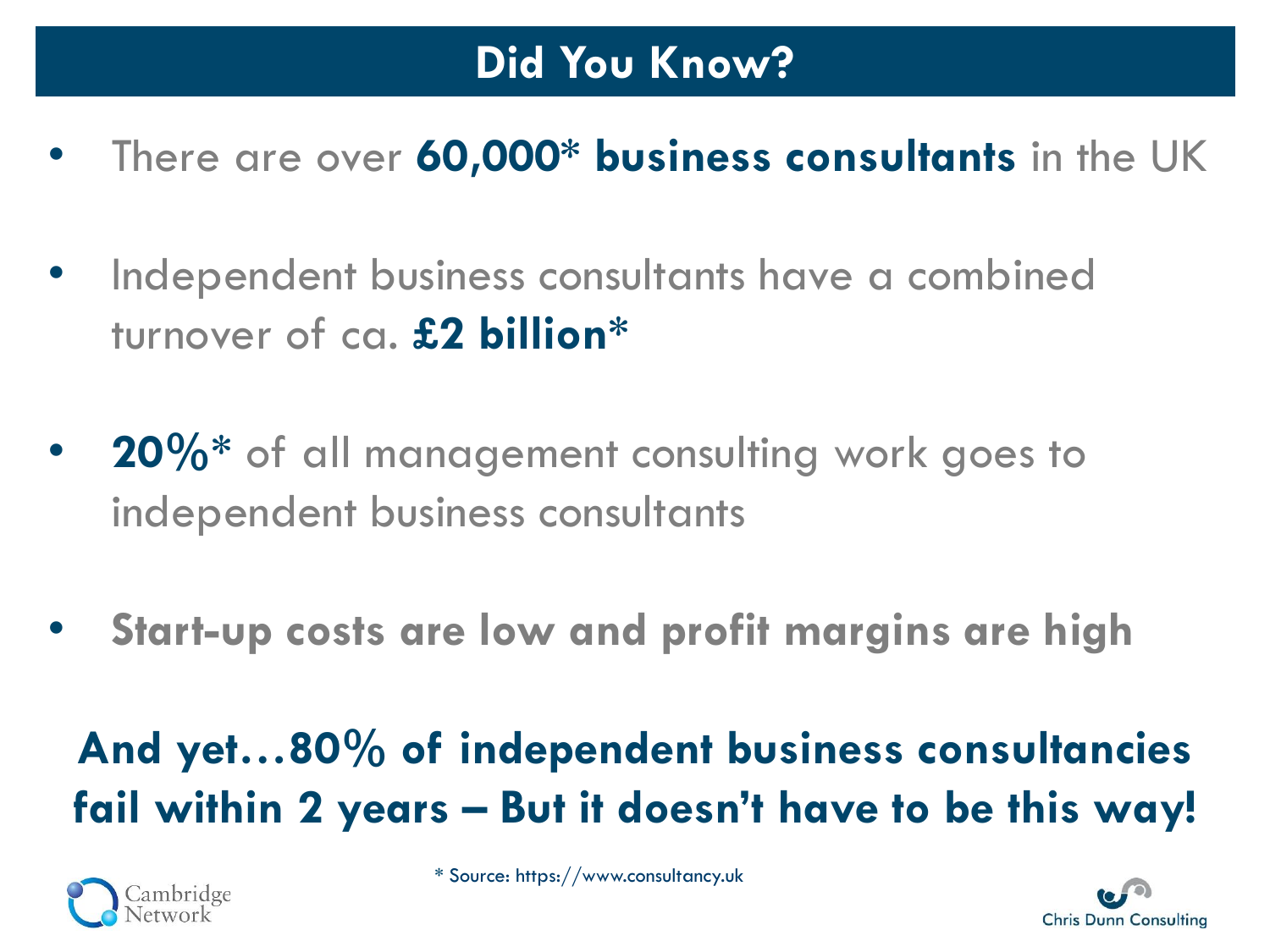#### **About Me**

- I run one of the UK's **60,000** business consultancies
- I started my consulting business **7 years ago**
- Helping these **clients** to grow through sales and service transformation:





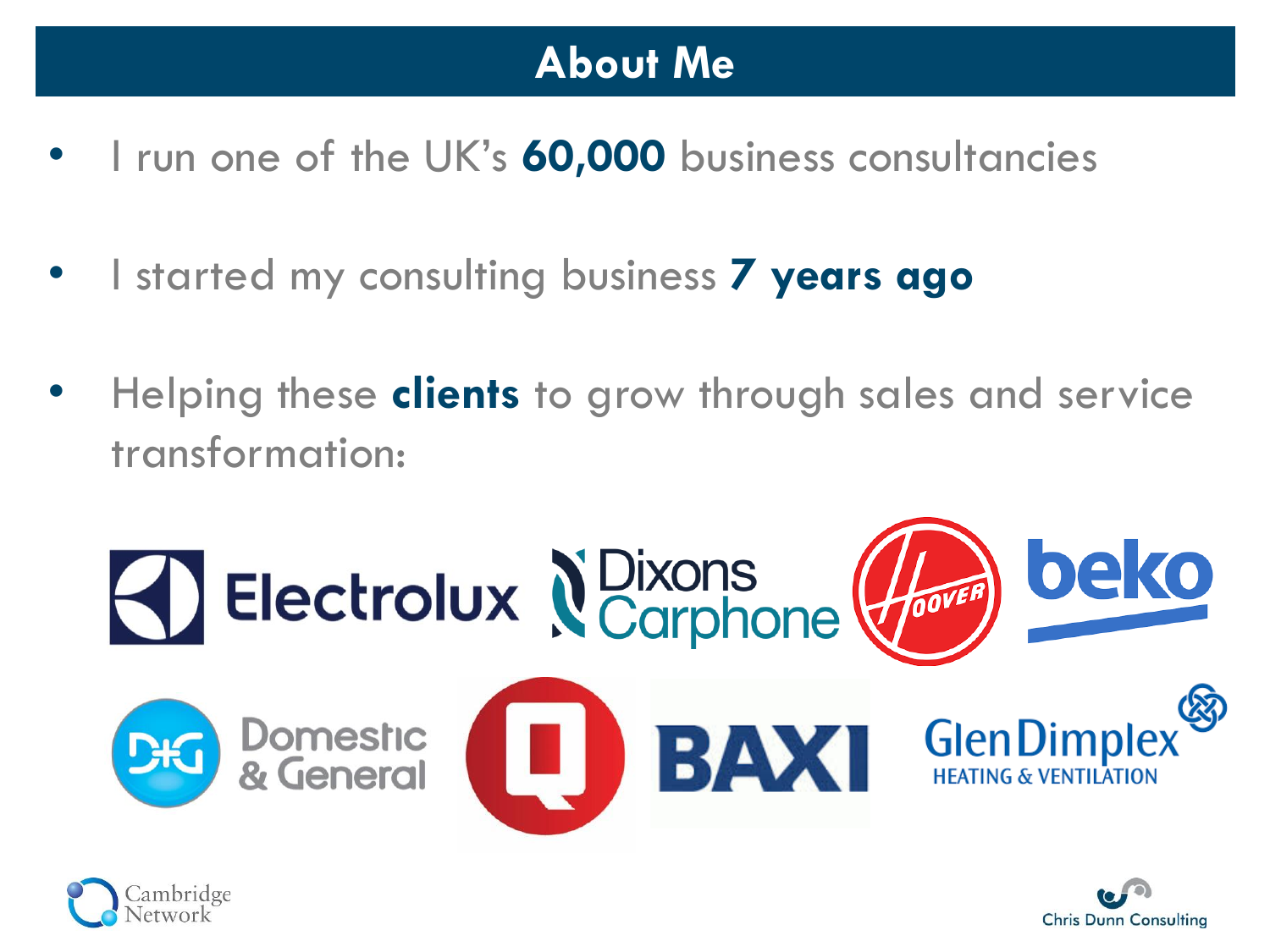The dictionary defines a **consultant** as:

*"An expert in a particular field who works as an advisor either to a company or to another individual"*

By definition, to become a consultant you need:

- **Expertise**
- **Companies willing to pay you for that expertise**

**Expertise** is specialised **knowledge/know-how** acquired through professional development or practical experience



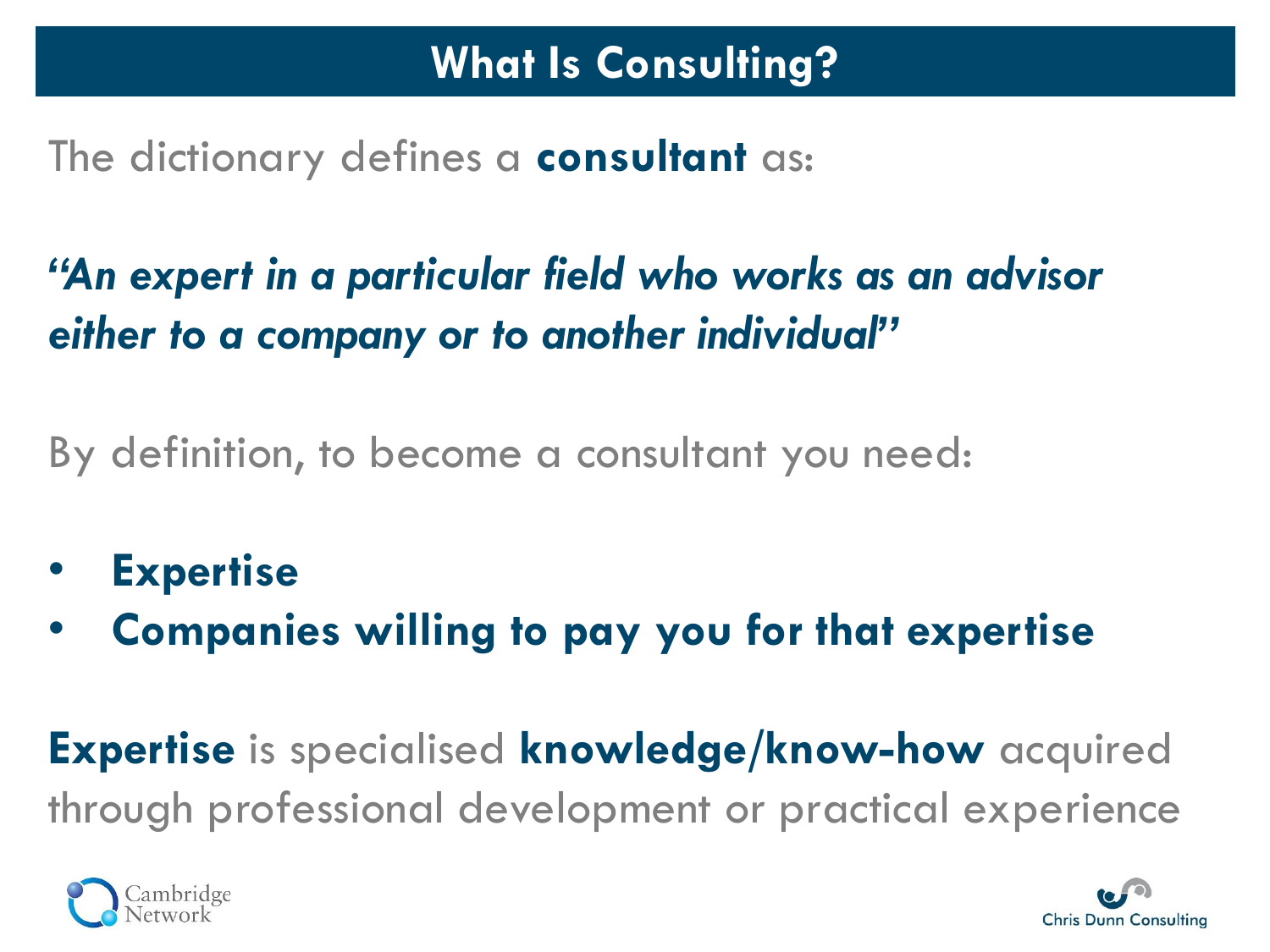## **Is Consulting Right for You?**







**Yes, if you like: No, if you dislike:**



Risk



Solving problems



Sharing what you know



Being solely accountable



Helping others achieve success



Self promotion



Investing in yourself



Sales and marketing

# **If you want to be an independent consultant, you are your business. It succeeds or fails because of you!**



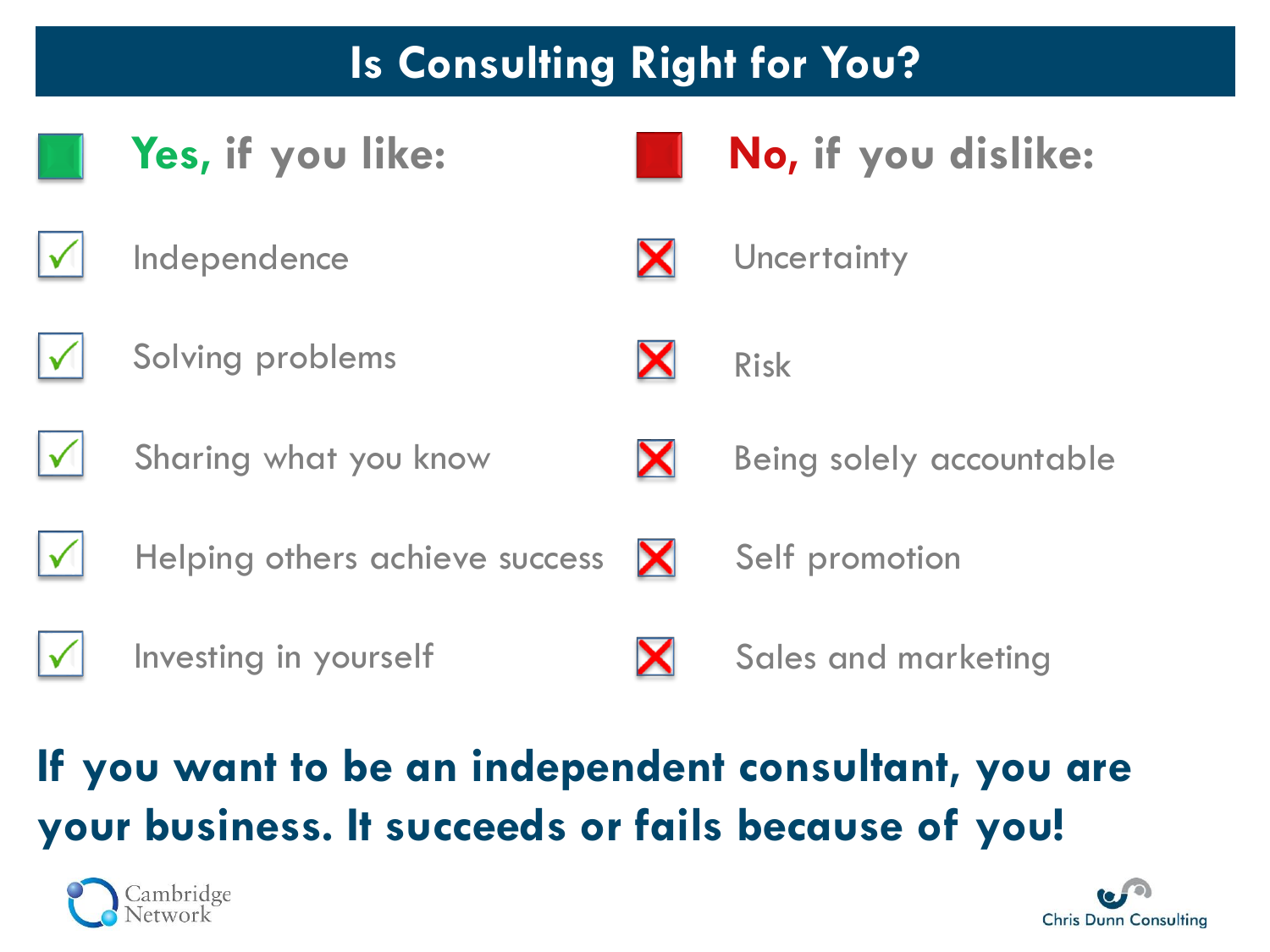#### **Why Do Most Consultants Fail?**

Most consultants have **knowledge/know-how** but never get to apply it because:

- They **fail to find companies that need their expertise**  (they have solutions searching for problems)
- They find companies that need their expertise but **fail to convert** them into paying customers

**Consulting is about solving real problems for real people**

**To succeed you must also be good at marketing and sales**



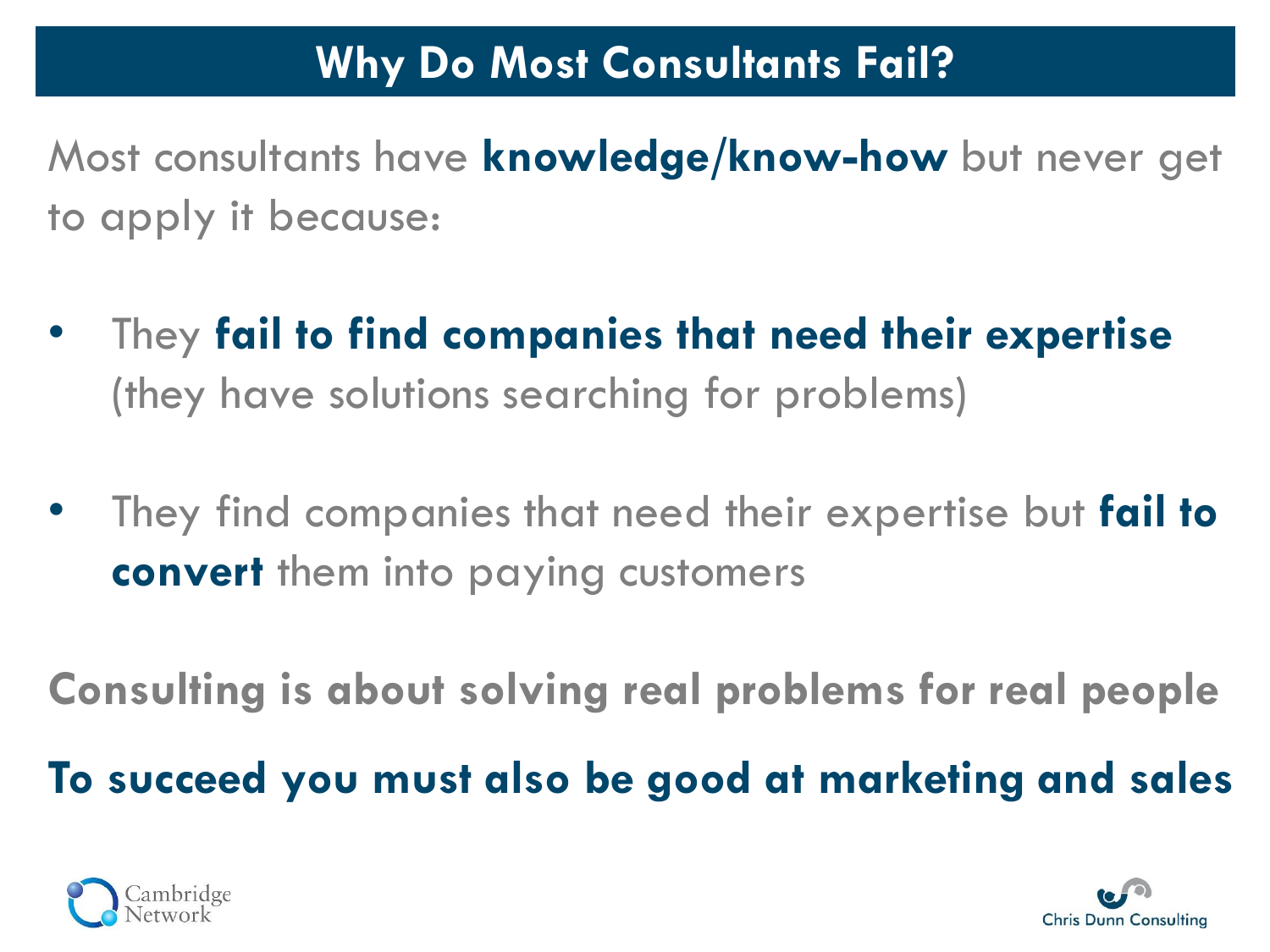#### **How To Set Up for Success**

- 1. Define your **consulting niche**
- 2. Develop **an offering** that solves real world problems
- 3. Choose the right **business model**
- 4. Build your **unique brand**
- 5. Set-up a **marketing engine** to fuel your prospect pipeline

## **Sell yourself**

After all, the customer is always seeking **2 things:** 

- **1. Know-how** to solve a problem
- **2**. **The person** who will deliver the solution



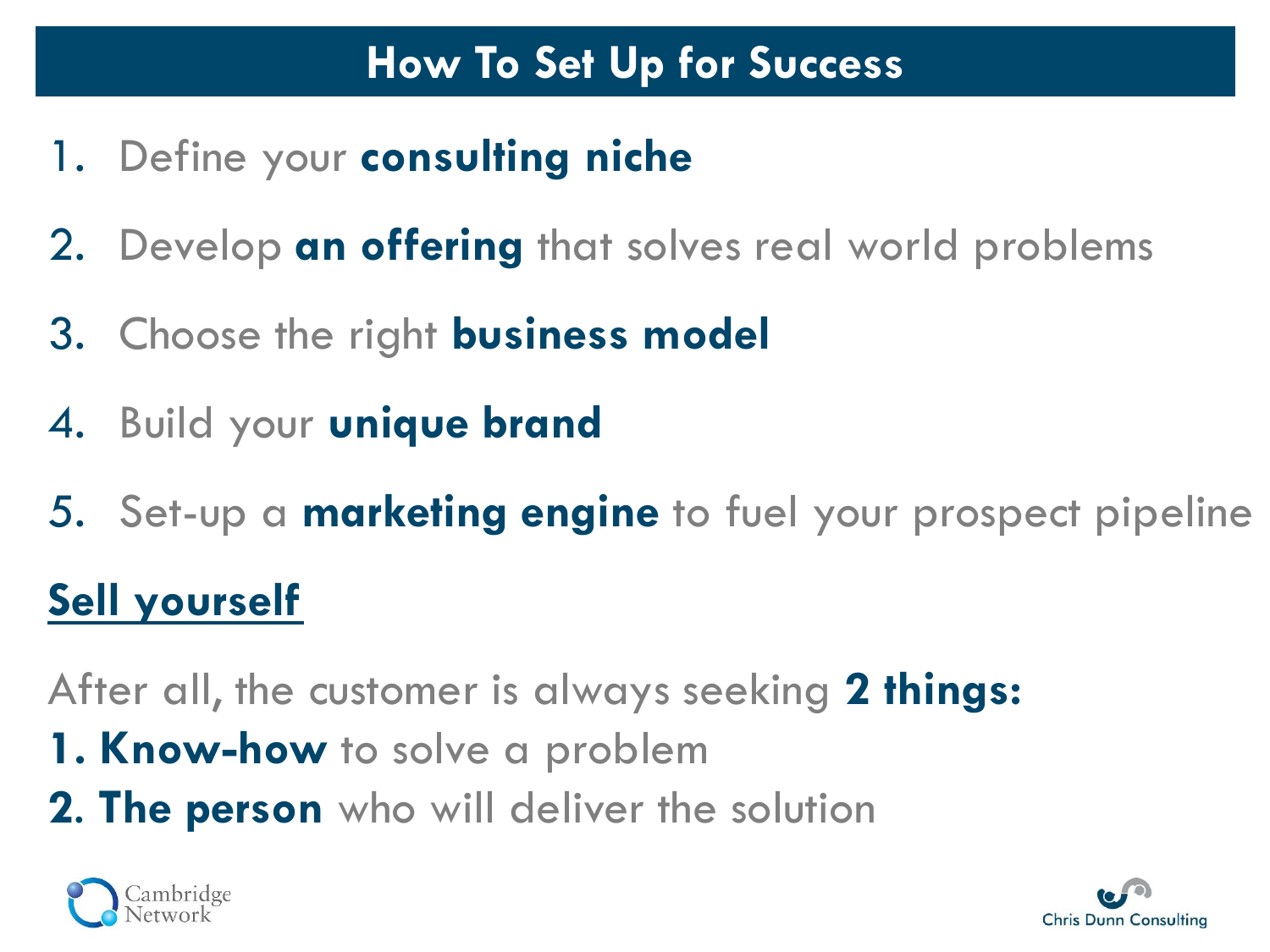#### **Be Clear on Your Unique Value Proposition**

Be crystal clear on **who** you help, **what** problems you solve, with **which** results, and **why** clients should choose you.

This forms your **unique value proposition.** 

For example:

*"I help manufacturers of home appliances [who] to improve aftermarket sales and service processes [what problems] so they can grow revenue and customer satisfaction [which result]. Over the last 20 years I've helped leading brands to achieve double digit revenue growth and 50%+ NPS [why choose me]"*



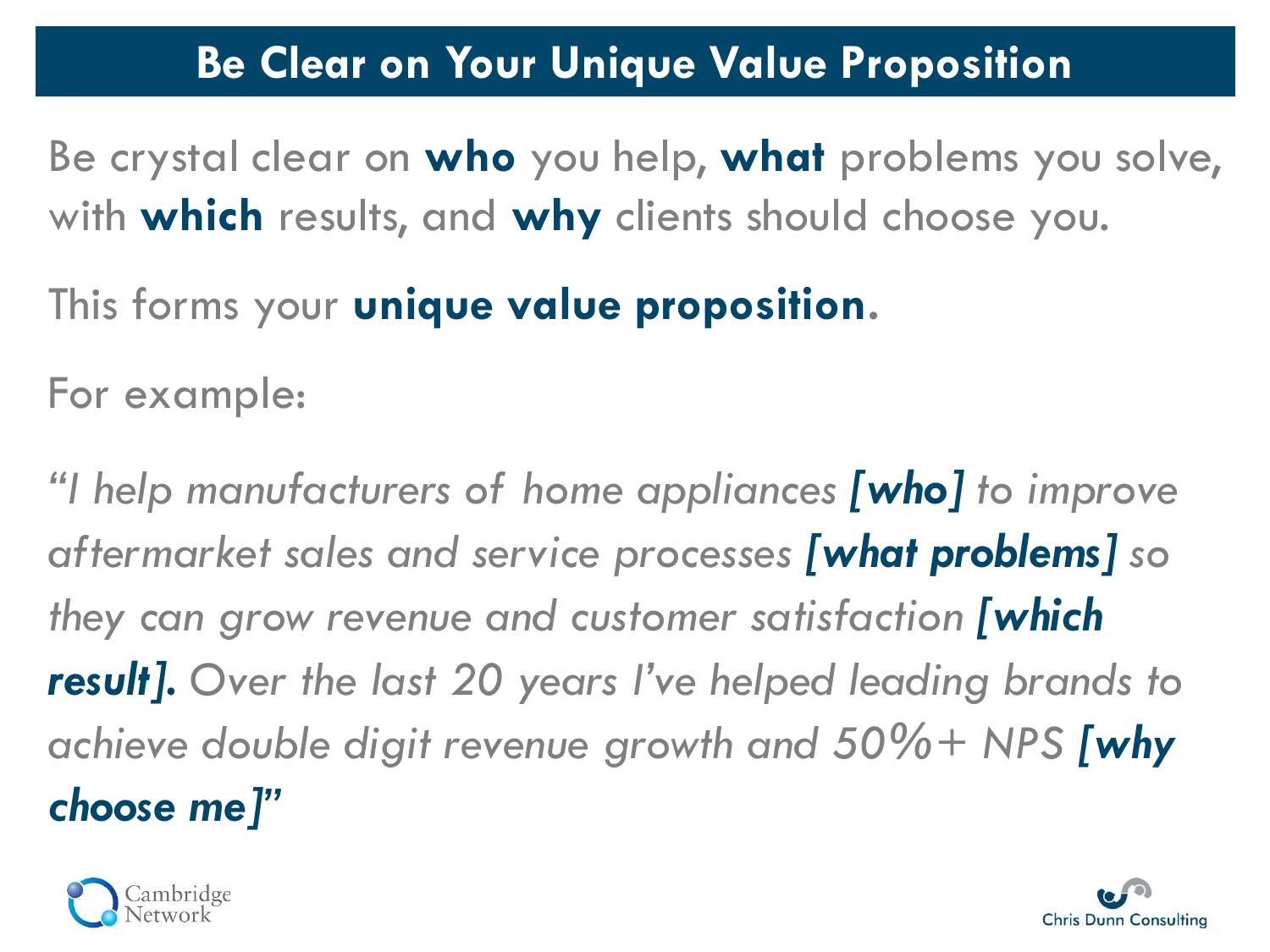#### **Stay on Message and Build Your Brand**

## Publicise your **unique value proposition**

- **Website**
- Social media
- Paid advertising
- Trade directories
- Business networks
- Personal networks
- Blogs, events, speaker engagements
- Direct outreach via email, DM and phone

# **You have to get your message across, clearly, concisely, consistently and repeatedly. This builds brand awareness**



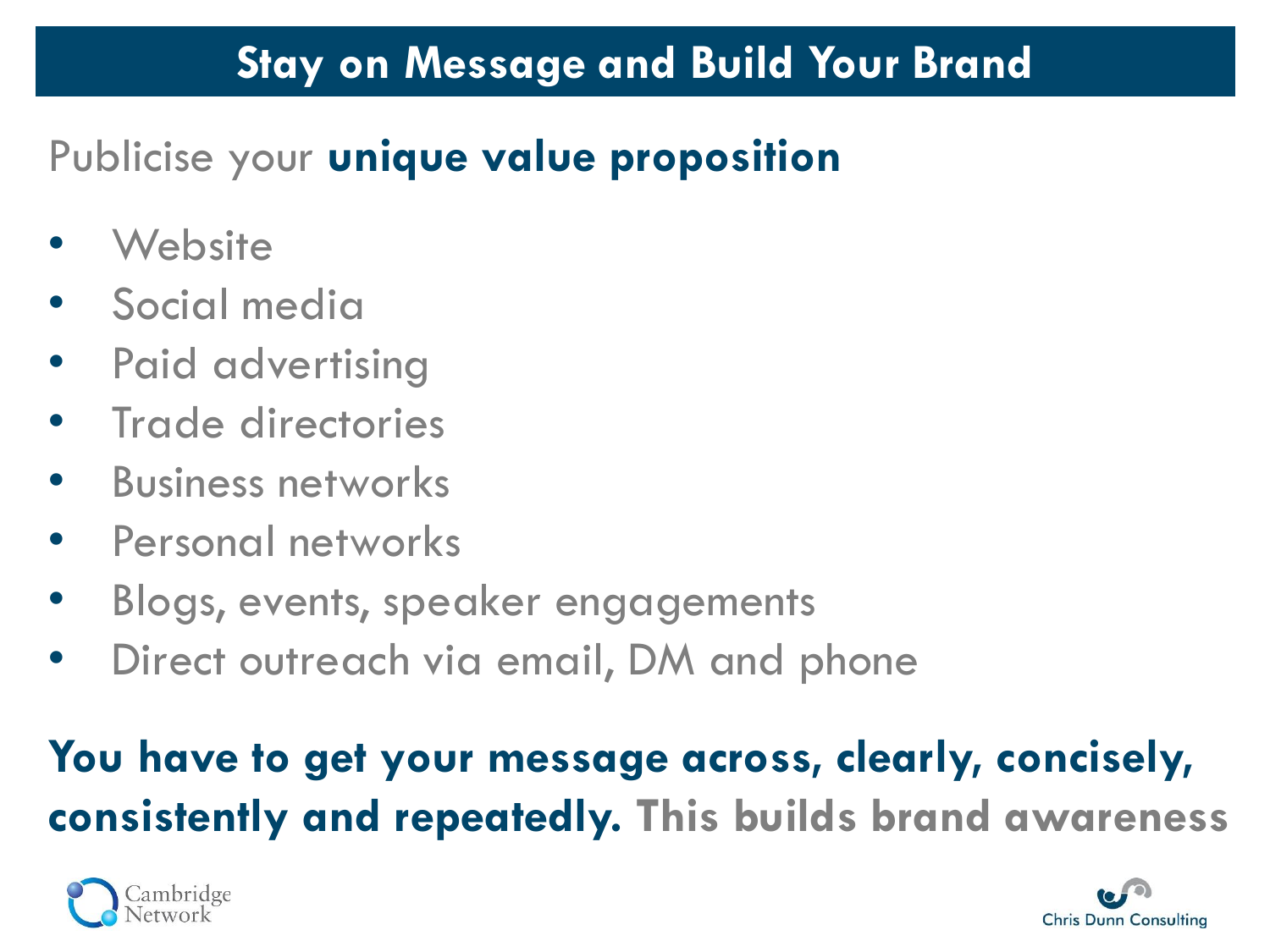**Sell Yourself As Well as the Services You Provide**

### **Consulting services are sold not bought**

You have to get comfortable with **selling your knowledge/know-how** and **selling yourself**

#### Here are **5 tips to sell better:**

- 1. Make sure you are **talking with decision-makers**
- 2. Ask probing questions to **identify their needs**
- 3. Focus on **solutions, value** and **ROI**
- 4. Provide **proof of your expertise**
- 5. Be **persistent** and **don't take rejection personally**



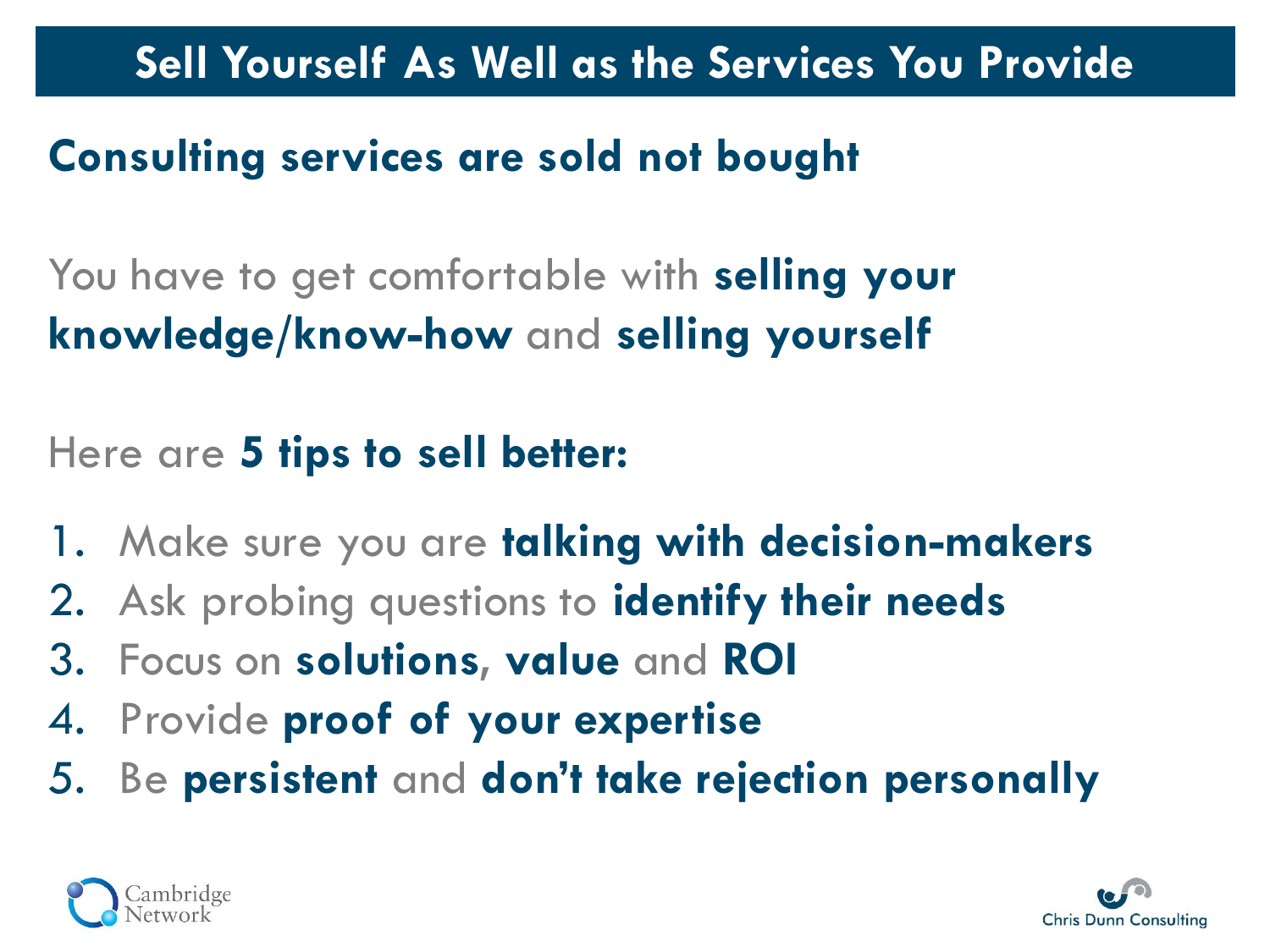#### **Landing Your First Consulting Project**



Approach companies/individuals who know you already



Focus on specific problems that you can solve quickly



Price competitively to win the business



Offer guarantees  $\begin{matrix} \diagup \mathbf{X} \end{matrix}$  Take on too much, too early





Ensure you are qualified & insured (professional indemnity)

# X

Give away your services for free

# **Successfully delivering your first project and getting paid for it is a key milestone on your consulting journey**









Accept projects that you can't deliver on time & with good results

Give up at the first "no" – find



Price too low

out why and reset

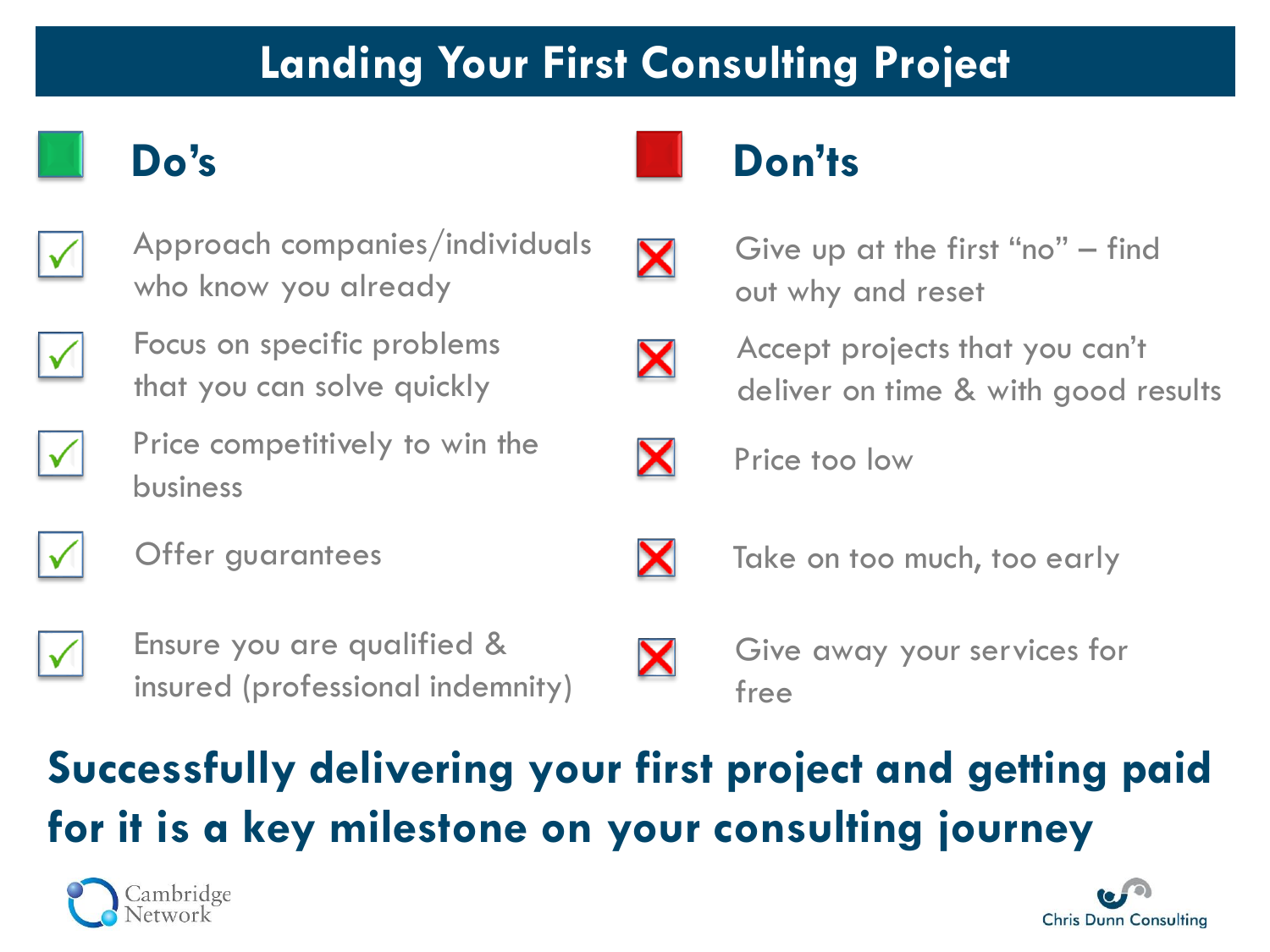#### **Growing Your Business**

#### **2 strategies** will help you to grow:

- 1. New projects with existing customers **land and expand**
- 2. Similar projects with new customers **rinse and repeat**

**Strategy 1** depends on the quality of work done and the ability to build upon the success of the initial project

**Strategy 2** depends on either **a)** You having a **repeatable process** which can become a productised offer or **b)** Your target customers having **similar pain points**



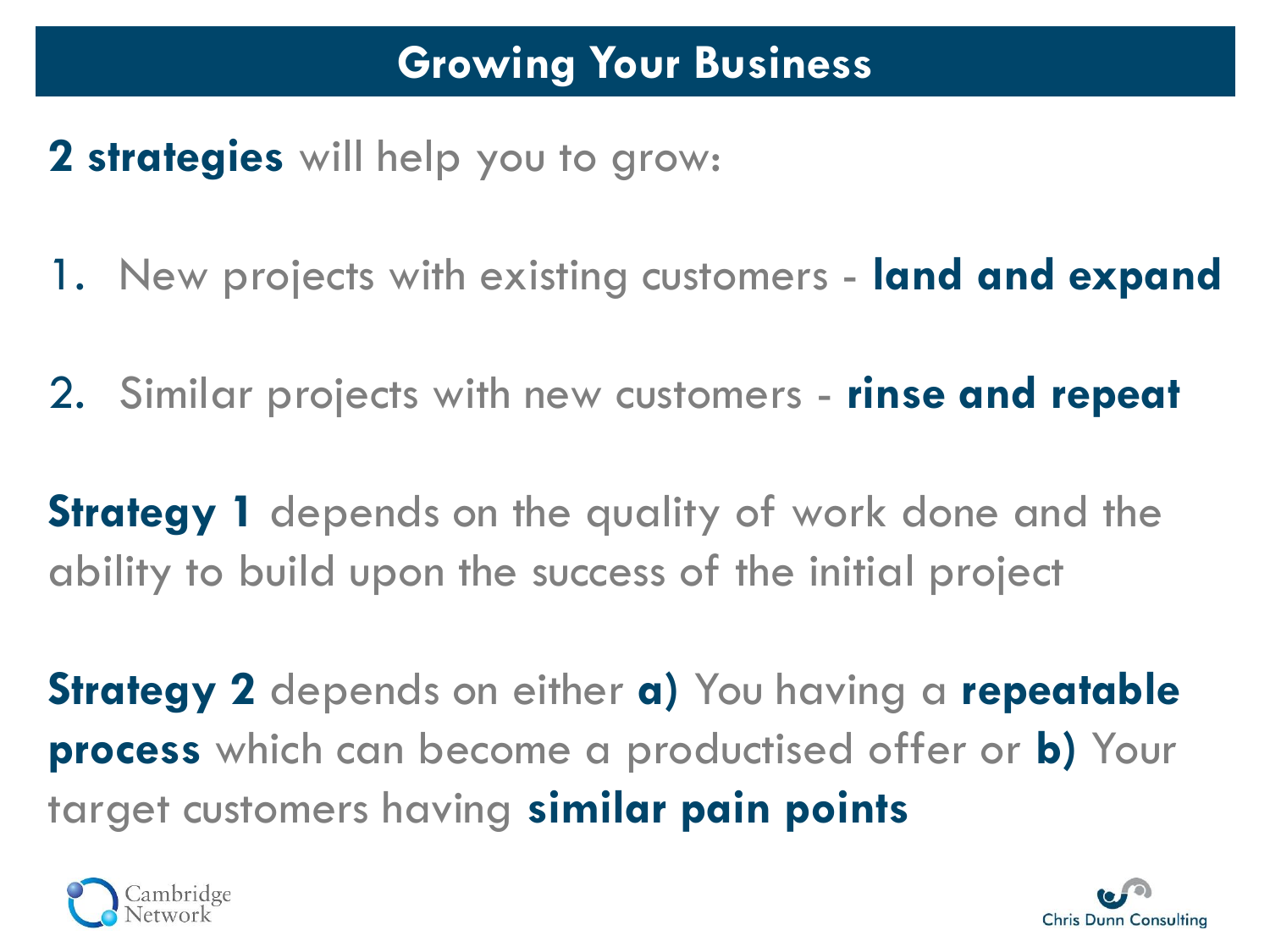**Consulting success** is as much about **mindset** as **skillset**

These are the **5** critical success factors:

- **1.** Managing **your ego**
- **2.** Securing **paying clients**
- **3. Working on your business** not just for your business
- **4.** Making **enough money** to make it worthwhile
- **5.** Showing **resilience** in the face of adversity

# **Starting a consulting business is the easy bit, keeping it going and making it successful over time is much harder**



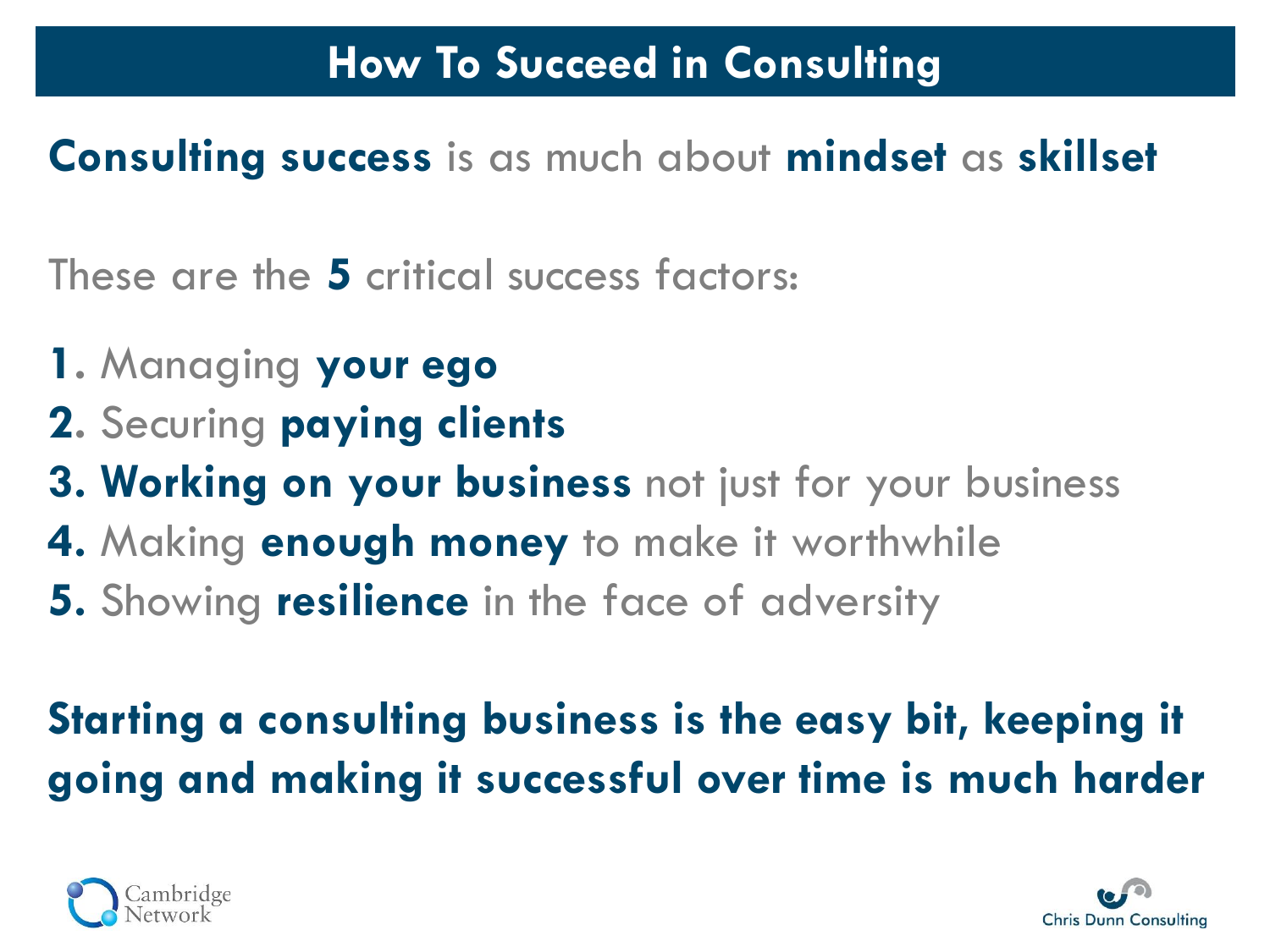#### **And Finally – Don't Believe the "Myths"**

#### Popular myths are that consultants:

- Sell back to you what you already know
- Are eye-wateringly expensive
- Talk a good game but don't deliver lasting benefits
- Work exclusively with large organisations
- Engage primarily with underperforming companies
- Are only in it for themselves

#### The truth is that consultants:

# **Work with all types of companies, solve problems, and those that add value succeed over the long term**



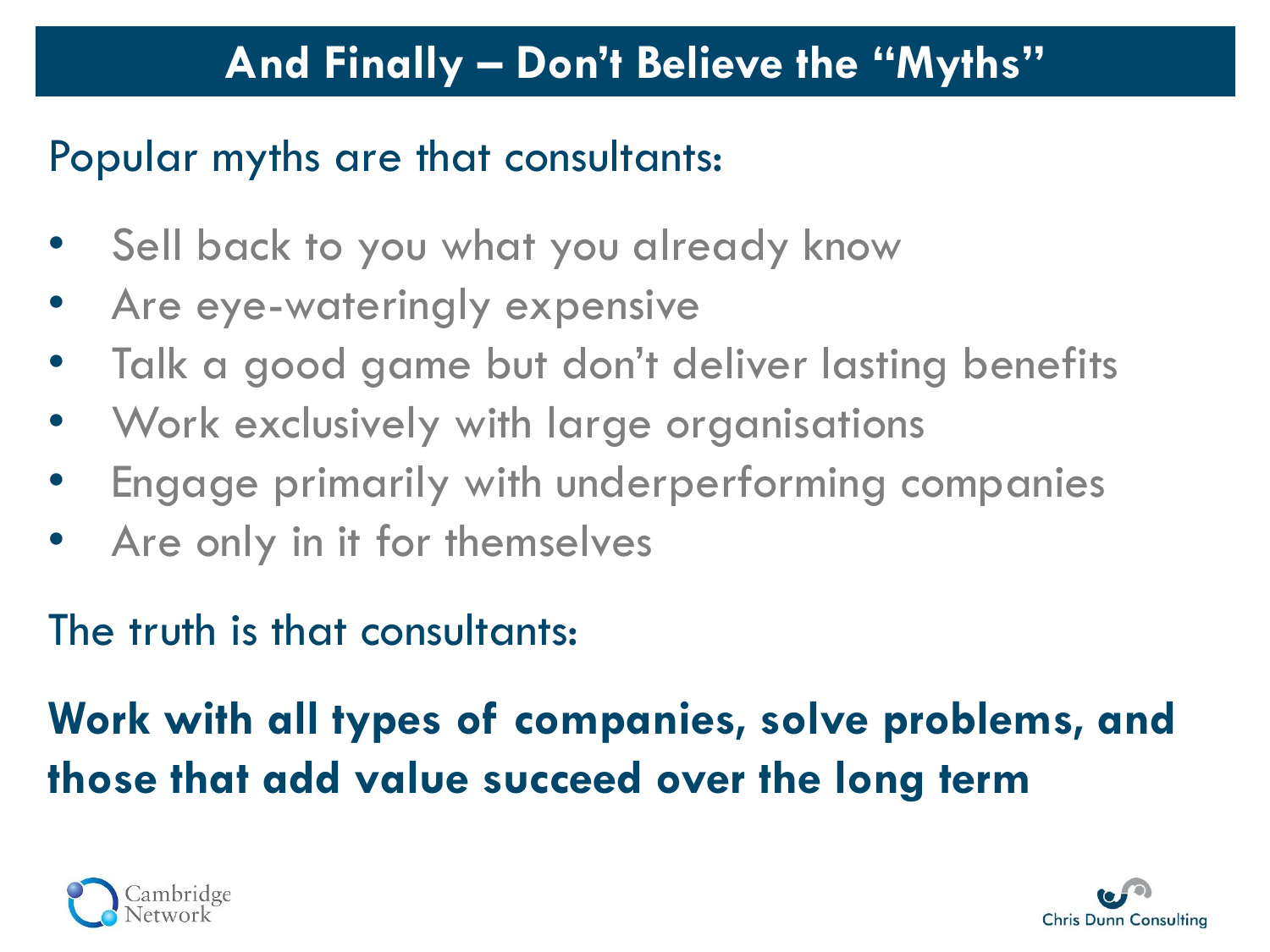#### **Questions**



**Chris Dunn Tel: +44(0)1487 843599 Mob: +44(0)7927 638711 Email: [cd@chrisdunnconsulting.co.uk](mailto:cd@chrisdunnconsulting.co.uk) Web: [https://www.chrisdunnconsulting.co.uk](https://www.chrisdunnconsulting.co.uk/) LinkedIn: <http://uk.linkedin.com/in/chrisdunnuk>**